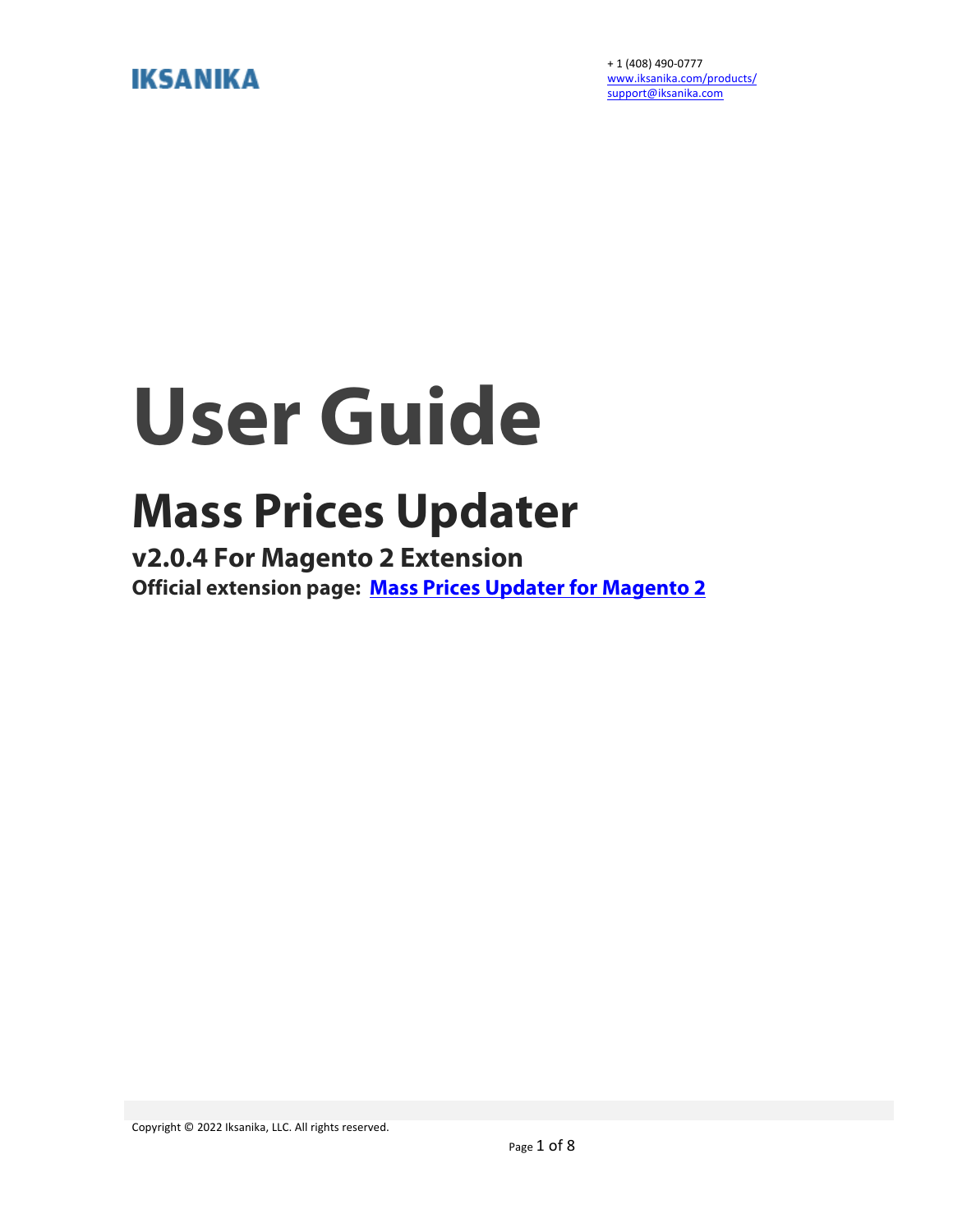

**Mass Prices Updater** 

#### **Document Index**

| Mass Prices Updater location                                                                 | -3 |
|----------------------------------------------------------------------------------------------|----|
| How to use extension                                                                         | -3 |
| 'Update' mass action                                                                         | 4  |
| 'Update: Price', 'Update: Cost', 'Update: Special Price' mass actions                        | -5 |
| Update: 'Price based on Cost', 'Special Price based on Cost', 'Special Price based on Price' | -5 |
| Absolute and Relative Values                                                                 | 6  |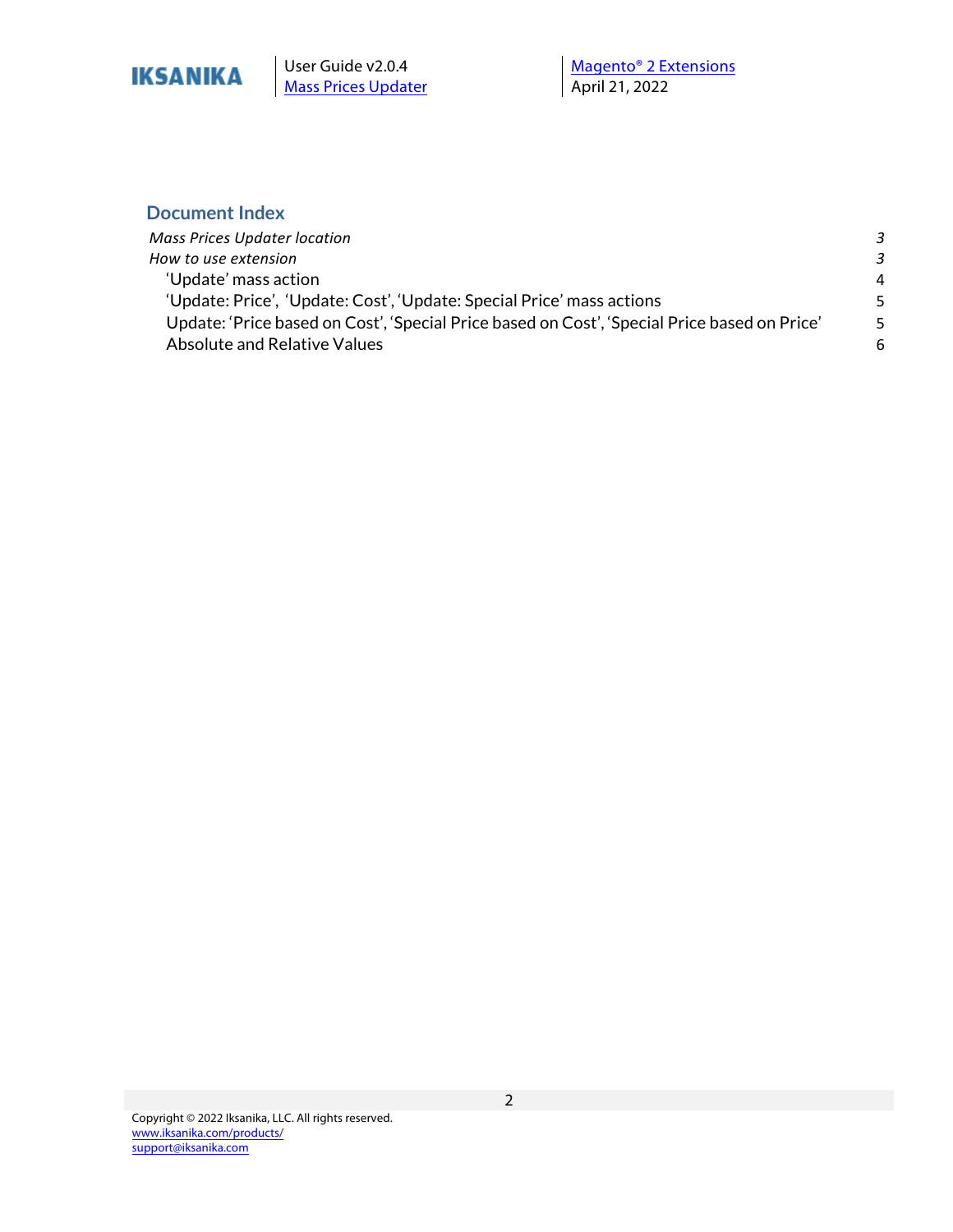

## **Mass Prices Updater location**

After installing you can find extension working space under **«Products» › «Mass Prices Updater»** menu item.

|                                               | $\times$<br>Catalog                                       | ler                                                       |                                                      |                                         |                          |             |                                         | $\perp$ admin $\sim$<br>$\alpha$<br>A 31  |
|-----------------------------------------------|-----------------------------------------------------------|-----------------------------------------------------------|------------------------------------------------------|-----------------------------------------|--------------------------|-------------|-----------------------------------------|-------------------------------------------|
| <b>PA</b><br>DASHBOARD<br>\$                  | Products<br>Categories                                    |                                                           |                                                      |                                         |                          |             |                                         |                                           |
| SALES<br>Ŷ<br>CATALOG                         | Mass Prices Updater<br><b>Products Categories Manager</b> | <b>Reset Filter</b><br>2046 records found<br>$\mathbf{v}$ |                                                      |                                         |                          | 20          | $\blacktriangledown$<br>per page        | of 103<br>$\rightarrow$<br>$\overline{1}$ |
| Å<br><b>CUSTOMERS</b>                         | Products Manager (Advanced)                               | SKU                                                       | <b>Categories</b>                                    | Price                                   | <b>Special Price</b>     |             | Cost                                    | <b>MSRP</b>                               |
| H<br><b>MARKETING</b><br>$\square$<br>CONTENT | <b>Stock Inventory Manager</b>                            |                                                           | $\mathbf{v}$                                         | From<br>To<br><b>USD</b><br>$\check{ }$ | From<br>To<br><b>USD</b> | $\check{~}$ | From<br>To<br><b>USD</b><br>$\check{~}$ | From<br>To<br><b>USD</b><br>$\checkmark$  |
| ıl.<br><b>REPORTS</b><br>伵                    |                                                           | WSH12-32-Red                                              | Women /<br>Bottoms /<br>Shorts<br>Erin<br>Recommends | 149.00                                  |                          |             | 99.00                                   |                                           |
| <b>STORES</b><br>❖<br>SYSTEM                  |                                                           | WSH12-32-Purple                                           | Women /<br>Bottoms /<br>Shorts<br>Erin<br>Recommends | 149.00                                  |                          |             | 99.00                                   |                                           |
| Ŷ<br>FIND PARTNERS<br>& EXTENSIONS            |                                                           | WSH12-32-Green                                            | Women /<br>Bottoms /<br>Shorts<br>Erin<br>Recommends | 149.00                                  |                          |             | 99.00                                   |                                           |

### **How to use extension**

Extension inherited all general mass actions work flow of Magento 2. You have to select checkboxes in first column of the products grid for products which you would like to proceed, then select required mass action and click **«Submit»** button.

Mass Prices Updater has 7 predefined custom mass products actions which helps you to speed up management of relations between products in your product catalog:

- Save Changes
- Update: Price
- Update: Cost
- Update: Special Price
- Update: Price based on Cost
- Update: Special Price based on Cost
- Update: Special Price based on Price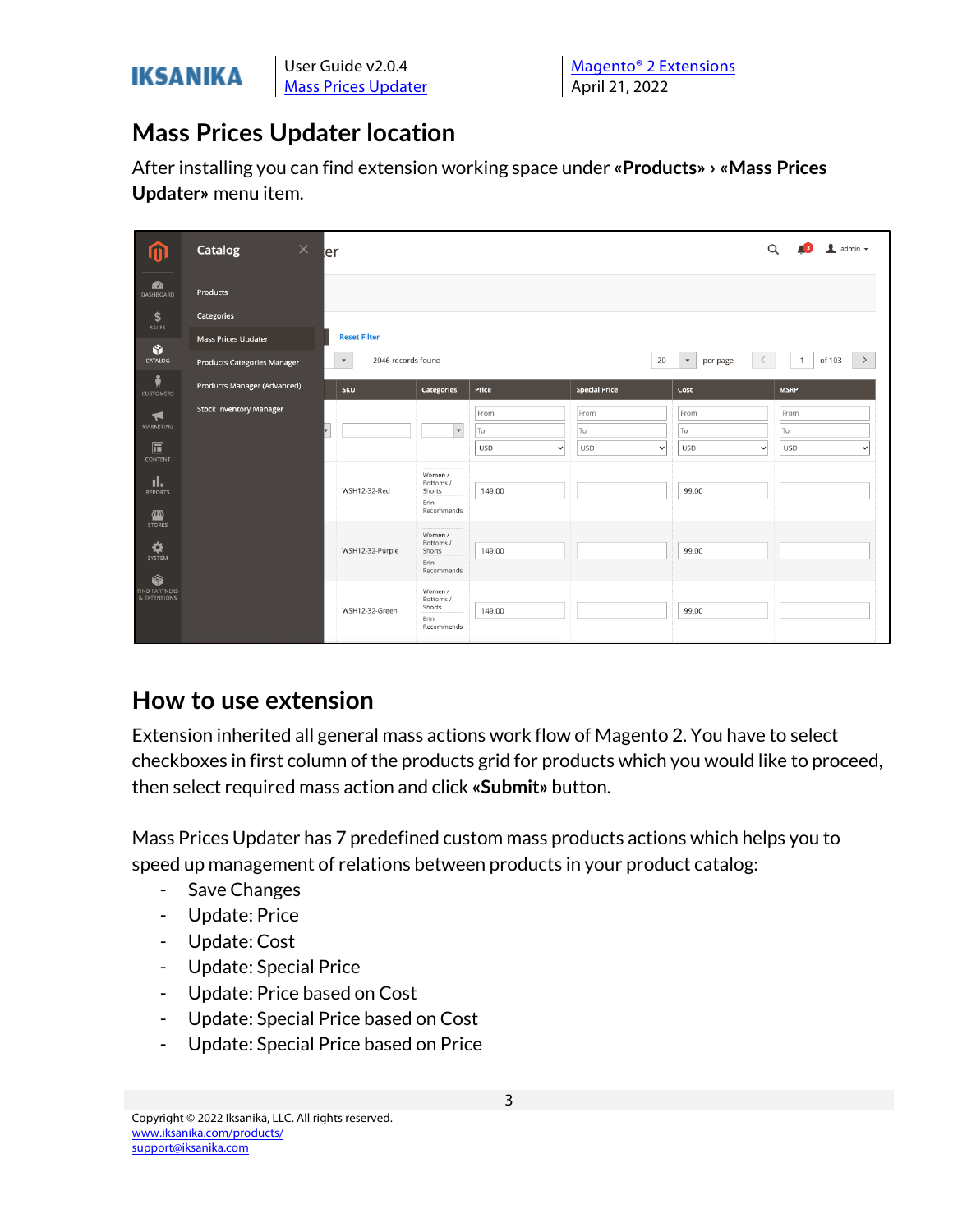

Extension has 4 editable columns right in the products grid:

- Price
- Cost
- Special Price
- **MSRP**

#### **«Save Changes» mass action**

Those 4 columns allow you to specify **«Price»**, **«Cost», «Special Price»** and **«MSRP»** values for each particular product in the product grid. To do it you have to:

- 1. Specify new values in **«Price»**, **«Cost»**, **«Special Price»** and **«MSRP»** editable cells for required products, which shown as rows in products grid
- 2. Select checkboxes in first column for products, which should be updated
- 3. Select **«Save Changes»** mass action from mass actions dropdown
- 4. Click **«Submit»**. So extension will take all pricing data from product grid and apply for all selected products.

| Mass Prices Updater                                                                                                                                                                       |                   |                                         |                                 |                 |                                                      |                                                   | Q                                                               | $\mathbf 1$ admin $\mathbf -$    |
|-------------------------------------------------------------------------------------------------------------------------------------------------------------------------------------------|-------------------|-----------------------------------------|---------------------------------|-----------------|------------------------------------------------------|---------------------------------------------------|-----------------------------------------------------------------|----------------------------------|
| Scope:                                                                                                                                                                                    | All Store Views v | ℯ                                       |                                 |                 |                                                      |                                                   |                                                                 |                                  |
| Search terms<br>Actions<br>$\vee$ Save Changes<br>********Mass Actions********                                                                                                            |                   | <b>Reset Filter</b><br>Search<br>Submit | 2046 records found (2 selected) |                 |                                                      | 20<br>$\mathbf{v}$<br>per page                    |                                                                 | of 103                           |
| <b>Update: Price</b><br><b>Update: Cost</b><br><b>Update: Special Price</b><br>Update: Price based on Cost<br>Update: Special Price based on Cost<br>Update: Special Price based on Price | 10                |                                         | Type<br>$\mathbf{v}$            | <b>SKU</b>      | <b>Categories</b><br>$\mathbf{v}$                    | Price<br>From<br>To<br><b>USD</b><br>$\checkmark$ | <b>Special Price</b><br>From<br>To<br><b>USD</b><br>$\check{ }$ | Cost<br>From<br>To<br><b>USD</b> |
| $\Box$                                                                                                                                                                                    | 2045              | Erika Running Short-32-Red              | Simple<br>Product               | WSH12-32-Red    | Women /<br>Bottoms /<br>Shorts<br>Erin<br>Recommends | 149.00                                            |                                                                 | 99.00                            |
| $\overline{\mathsf{v}}$                                                                                                                                                                   | 2044              | Erika Running Short-32-Purple           | Simple<br>Product               | WSH12-32-Purple | Women /<br>Bottoms /<br>Shorts<br>Erin<br>Recommends | 149.00                                            |                                                                 | 99.00                            |
| $\overline{\mathbf{v}}$                                                                                                                                                                   | 2043              | Erika Running Short-32-Green            | Simple<br>Product               | WSH12-32-Green  | Women /<br>Bottoms /<br>Shorts<br>Erin<br>Recommends | 149.00                                            |                                                                 | 99.00                            |
|                                                                                                                                                                                           |                   |                                         |                                 |                 | <b>Address Control</b>                               |                                                   |                                                                 |                                  |

**«Save Changes»** mass action is good when you need specify different values of **«Price», «Special Price»** and/or **«Cost»** columns for each particular product for list of products.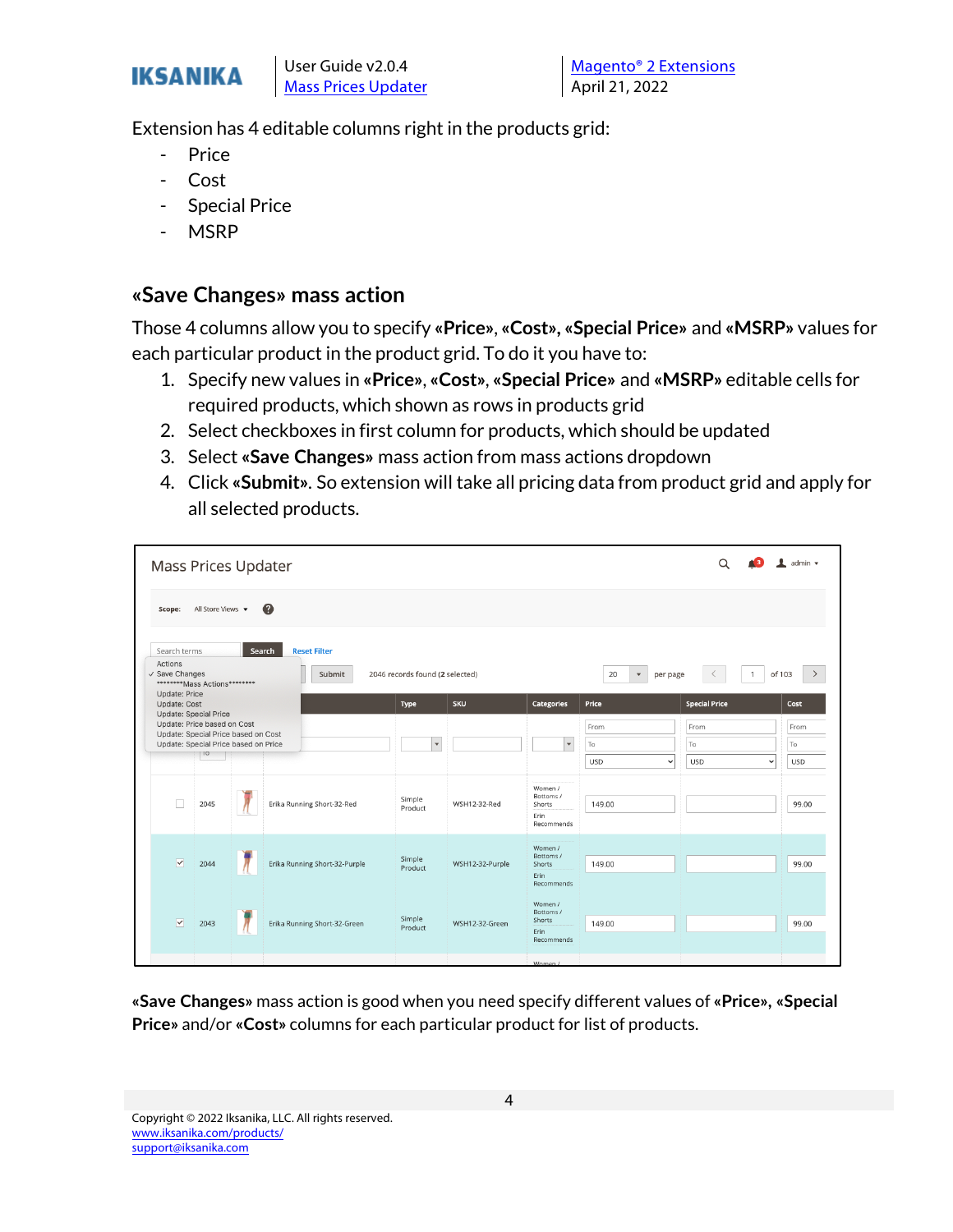

If you need to apply same values of **«Price», «Cost»** or **«Special Price»** to list of products, you have to use **«Update: Price»**, **«Update: Special Price»** or **«Update: Cost»** mass products actions.

#### **«Update: Price», «Update: Cost», «Update: Special Price» mass actions**

Depends on one of those selected mass action - it allows you to apply same **«Price», «Cost» or «Special Price»** value to selected list of products from the products grid. To use this mass products actions you have to:

- 1. Select checkboxes from the products grid for products to which you would like to apply new **«Price», «Cost»** or **«Special Price»** value
- 2. Select appropriate mass products action from mass products actions drop down
- 3. Specify new **«Price», «Cost»** or **«Special Price»** value in **«By:»** input field
- 4. Click **«Submit»**

| Mass Prices Updater                                                                                                                                                                                                                      |                   |       |                               |                         |                 |                      |                           | Q                          | $\mathbf 1$ admin $\mathbf$ |  |
|------------------------------------------------------------------------------------------------------------------------------------------------------------------------------------------------------------------------------------------|-------------------|-------|-------------------------------|-------------------------|-----------------|----------------------|---------------------------|----------------------------|-----------------------------|--|
| Scope:                                                                                                                                                                                                                                   | All Store Views v |       | $\bullet$                     |                         |                 |                      |                           |                            |                             |  |
| <b>Reset Filter</b><br>Search terms<br>Search<br>2046 records (2 selected)<br>of 103<br>Update: Cost<br>By:<br>99<br>Submit<br>20<br>$\boldsymbol{\mathrm{v}}$<br>$\,<\,$<br>$\rightarrow$<br>$\mathbf{v}$<br>$\overline{1}$<br>per page |                   |       |                               |                         |                 |                      |                           |                            |                             |  |
| $-1$                                                                                                                                                                                                                                     | n<br>ID           | Image | Name                          | Type                    | <b>SKU</b>      | <b>Categories</b>    | Price                     | <b>Special Price</b>       | Cost                        |  |
|                                                                                                                                                                                                                                          | From              |       |                               |                         |                 |                      | From                      | From                       | From                        |  |
| $\blacktriangledown$<br>Any                                                                                                                                                                                                              | To                |       |                               | $\blacktriangledown$    |                 | $\bar{\mathbf{v}}$   | To                        | To                         | To                          |  |
|                                                                                                                                                                                                                                          |                   |       |                               |                         |                 |                      | <b>USD</b><br>$\check{~}$ | <b>USD</b><br>$\checkmark$ | <b>USD</b>                  |  |
|                                                                                                                                                                                                                                          |                   |       |                               |                         |                 | Erin<br>Recommends   |                           |                            |                             |  |
| $\Box$                                                                                                                                                                                                                                   | 2046              |       | Erika Running Short           | Configurable<br>Product | WSH12           | Women /<br>Bottoms / |                           |                            |                             |  |
|                                                                                                                                                                                                                                          |                   |       |                               |                         |                 | Shorts               |                           |                            |                             |  |
|                                                                                                                                                                                                                                          |                   |       |                               |                         |                 | Women /<br>Bottoms / |                           |                            |                             |  |
| $\overline{\phantom{a}}$                                                                                                                                                                                                                 | 2045              |       | Erika Running Short-32-Red    | Simple<br>Product       | WSH12-32-Red    | Shorts<br>Erin       | 149.00                    |                            | 99.00                       |  |
|                                                                                                                                                                                                                                          |                   |       |                               |                         |                 | Recommends           |                           |                            |                             |  |
|                                                                                                                                                                                                                                          |                   |       |                               |                         |                 | Women /<br>Bottoms / |                           |                            |                             |  |
| $\overline{\mathbf{v}}$                                                                                                                                                                                                                  | 2044              |       | Erika Running Short-32-Purple | Simple<br>Product       | WSH12-32-Purple | Shorts<br>Erin       | 149.00                    |                            | 99.00                       |  |
|                                                                                                                                                                                                                                          |                   |       |                               |                         |                 | Recommends           |                           |                            |                             |  |
|                                                                                                                                                                                                                                          |                   |       |                               |                         |                 | Women /              |                           |                            |                             |  |

### **Update: «Price based on Cost», «Special Price based on Cost», «Special Price based on Price»**

Depends on one of those selected mass action – it allows you to update **Price** or **Special Price** attribute for selected list of products based on **Cost** or **Price** attributes of those selected products. For example, if you choose **«Update: Special Price based on Price»** and put -20% as value – extension will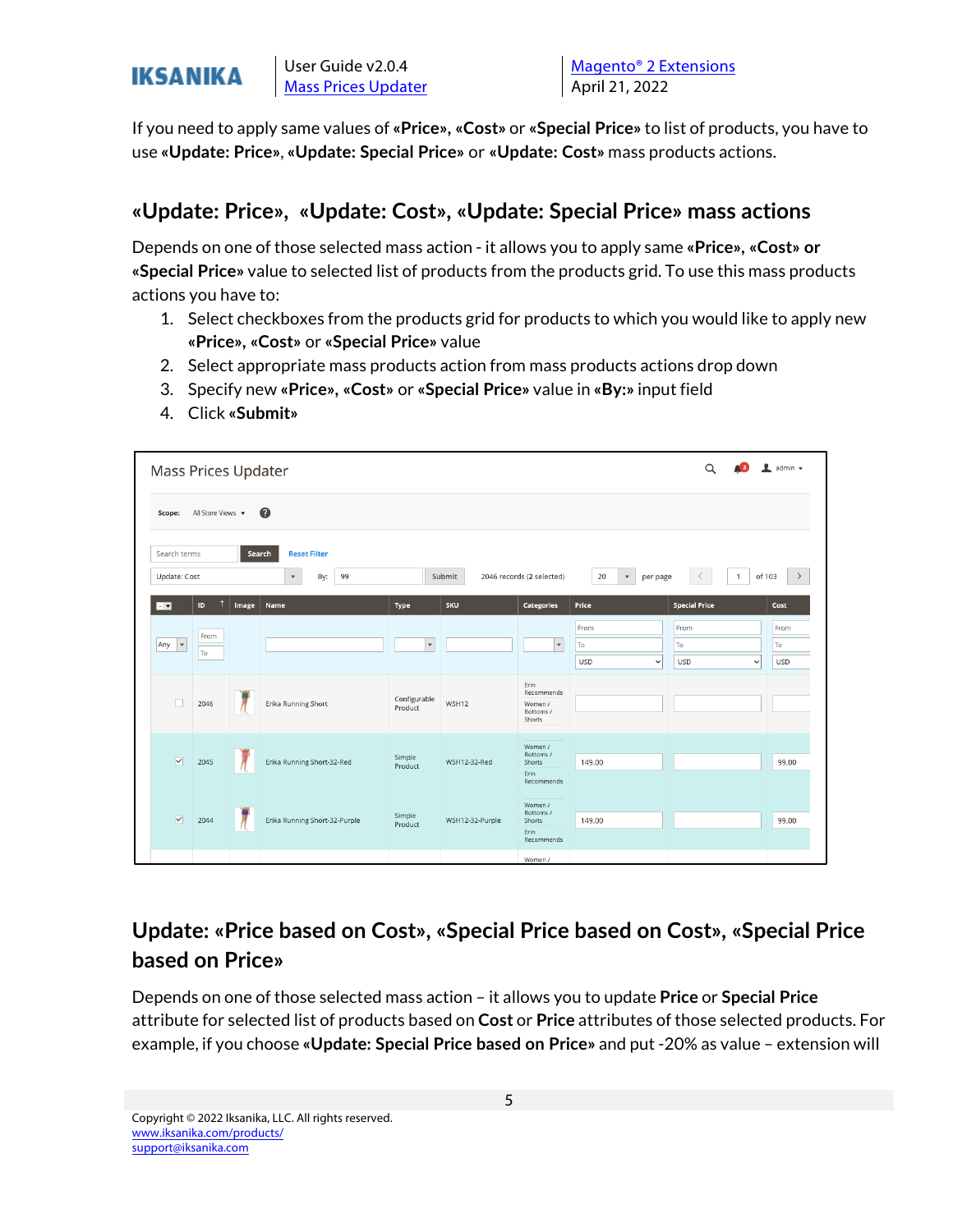

take value of **Price** product attribute and deduct 20% from this value and will save it into **Special Price** product attribute. To use this mass products action you have to:

- 1. Select checkboxes from the products grid for products to which you would like to appropriate mass action
- 2. Select appropriate mass products action from mass products actions drop down
- 3. Specify value or rule for update in **«By:»** input field
- 4. Click **«Submit»**

| $\alpha$<br>$\bullet$ admin $\bullet$<br>Mass Prices Updater                                                                                                                                                                                                             |      |       |                               |                          |                 |                                |                            |                            |            |  |
|--------------------------------------------------------------------------------------------------------------------------------------------------------------------------------------------------------------------------------------------------------------------------|------|-------|-------------------------------|--------------------------|-----------------|--------------------------------|----------------------------|----------------------------|------------|--|
| $\bullet$<br>All Store Views $\blacktriangledown$<br>Scope:                                                                                                                                                                                                              |      |       |                               |                          |                 |                                |                            |                            |            |  |
| <b>Reset Filter</b><br>Search terms<br>Search<br>Update: Special Price based on Price<br>By:<br>2046 records (2 selected)<br>of 103<br>$-20%$<br>Submit<br>20<br>$\mathbf{1}$<br>$\,$<br>$\boldsymbol{\mathrm{v}}$<br>$\boldsymbol{\mathrm{v}}$<br>per page<br>$\langle$ |      |       |                               |                          |                 |                                |                            |                            |            |  |
| - IV                                                                                                                                                                                                                                                                     | ID   | Image | Name                          | Type                     | <b>SKU</b>      | Categories                     | Price                      | <b>Special Price</b>       | Cost       |  |
|                                                                                                                                                                                                                                                                          | From |       |                               |                          |                 |                                | From                       | From                       | From       |  |
| $\overline{\phantom{a}}$<br>Any                                                                                                                                                                                                                                          | To   |       |                               | $\overline{\phantom{a}}$ |                 | $\overline{\mathbf v}$         | To                         | To                         | To         |  |
|                                                                                                                                                                                                                                                                          |      |       |                               |                          |                 |                                | <b>USD</b><br>$\checkmark$ | <b>USD</b><br>$\checkmark$ | <b>USD</b> |  |
|                                                                                                                                                                                                                                                                          |      |       |                               |                          |                 | Erin<br>Recommends             |                            |                            |            |  |
| $\Box$                                                                                                                                                                                                                                                                   | 2046 |       | Erika Running Short           | Configurable<br>Product  | WSH12           | Women /<br>Bottoms /<br>Shorts |                            |                            |            |  |
|                                                                                                                                                                                                                                                                          |      |       |                               |                          |                 | Women /                        |                            |                            |            |  |
| $\overline{\mathbf{v}}$                                                                                                                                                                                                                                                  | 2045 |       | Erika Running Short-32-Red    | Simple<br>Product        | WSH12-32-Red    | Bottoms /<br>Shorts            | 149.00                     |                            | 99.00      |  |
|                                                                                                                                                                                                                                                                          |      |       |                               |                          |                 | Erin<br>Recommends             |                            |                            |            |  |
|                                                                                                                                                                                                                                                                          |      |       |                               |                          |                 | Women /                        |                            |                            |            |  |
| $\overline{\mathbf{v}}$                                                                                                                                                                                                                                                  | 2044 |       | Erika Running Short-32-Purple | Simple<br>Product        | WSH12-32-Purple | Bottoms /<br>Shorts            | 149.00                     |                            | 99.00      |  |
|                                                                                                                                                                                                                                                                          |      |       |                               |                          |                 | Erin<br>Recommends             |                            |                            |            |  |
|                                                                                                                                                                                                                                                                          |      |       |                               |                          |                 | Women /                        |                            |                            |            |  |

#### **Absolute and Relative Values**

Extension allow you to use Absolute and Relative values for **«Price», «Cost»** and **«Special Price»** products grid column and for extension mass products action.

Absolute values – it is standard numeric values you use in default Magento 2 product edit mode to describe exact price value for particular product.

Relative values – it is values - , + and \* special symbols followed by digits and which can be ends with % special symbol. If extension will identify such value it will load product value stored in database and will *subtract*, *add* or *multiply* this value specified in product grid for this particular product. For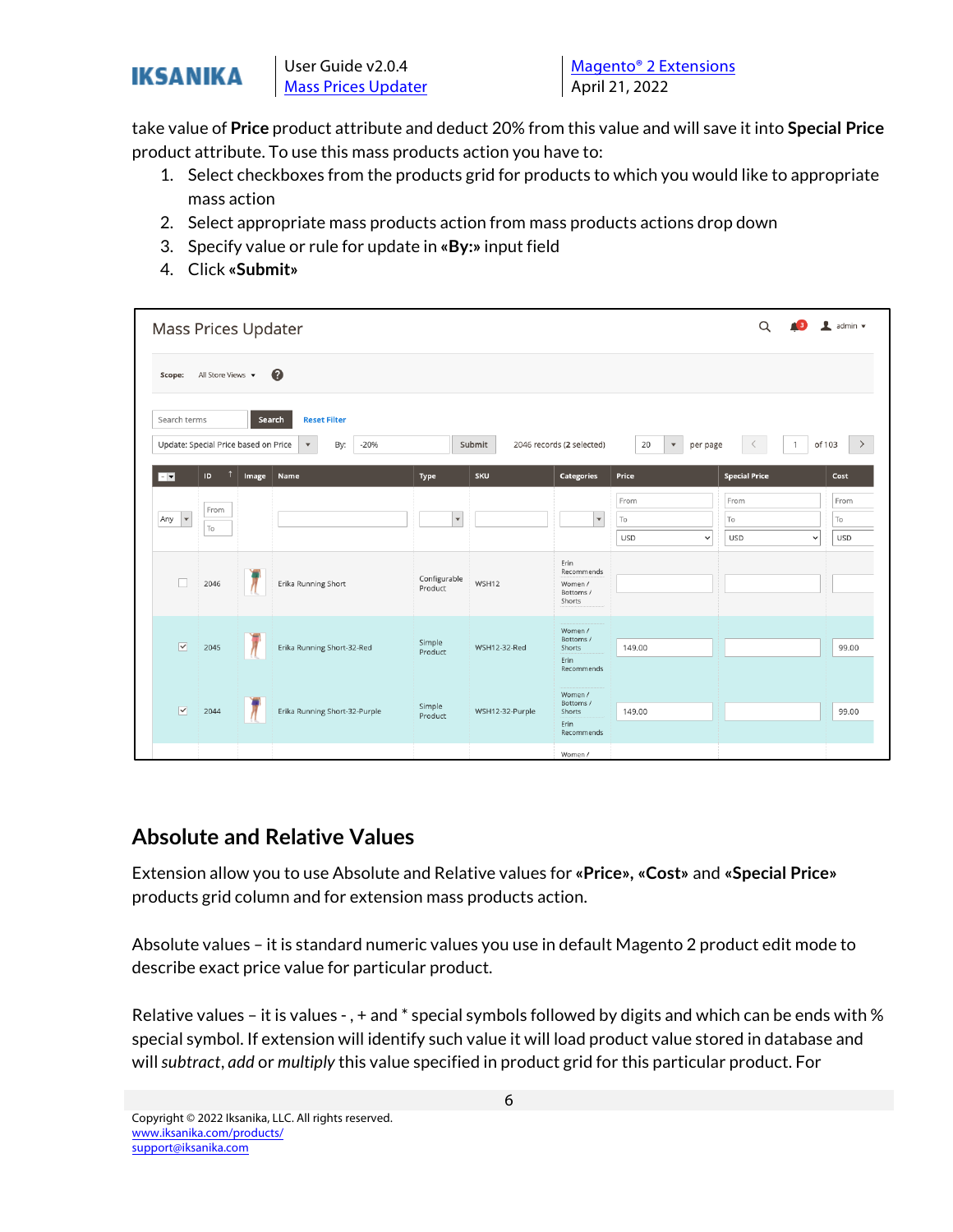

example, right now you have price \$ 45.00 for selected products and you want to start Sale campaign with 20% discount, so you can choose **«Update: Special Price based on Price»** mass action and specify -20% in **«By:»** input field. By clicking **Submit** button extension will save \$ 36.00 value as final result into **«Special Price»** attribute.

| Mass Prices Updater                                  |                   |       |                                                                             |                         |                 |                                                      |                                          | Q                                       | $\bullet$ admin $\bullet$ |
|------------------------------------------------------|-------------------|-------|-----------------------------------------------------------------------------|-------------------------|-----------------|------------------------------------------------------|------------------------------------------|-----------------------------------------|---------------------------|
| Scope:                                               | All Store Views v |       | ◐                                                                           |                         |                 |                                                      |                                          |                                         |                           |
|                                                      |                   |       | A total of 2 record(s) have been updated.                                   |                         |                 |                                                      |                                          |                                         |                           |
| Search terms<br>Update: Special Price based on Price |                   |       | <b>Reset Filter</b><br>Search<br>By:<br>$-20%$<br>$\boldsymbol{\mathrm{v}}$ |                         | Submit          | 2046 records (2 selected)                            | 20<br>$\blacktriangledown$<br>per page   | $\mathbf{1}$                            | of 103<br>$\rightarrow$   |
| $\overline{\phantom{a}}$                             | ID                | Image | Name                                                                        | Type                    | <b>SKU</b>      | Categories                                           | Price                                    | <b>Special Price</b>                    | Cost                      |
| $\blacktriangledown$<br>Any                          | From<br>To        |       |                                                                             | $\overline{\mathbf{v}}$ |                 | $\mathbf{v}$                                         | From<br>To<br><b>USD</b><br>$\checkmark$ | From<br>To<br><b>USD</b><br>$\check{ }$ | From<br>To<br><b>USD</b>  |
| $\Box$                                               | 2046              |       | Erika Running Short                                                         | Configurable<br>Product | WSH12           | Erin<br>Recommends<br>Women /<br>Bottoms /<br>Shorts |                                          |                                         |                           |
| $\overline{\mathbf{v}}$                              | 2045              |       | Erika Running Short-32-Red                                                  | Simple<br>Product       | WSH12-32-Red    | Women /<br>Bottoms /<br>Shorts<br>Erin<br>Recommends | 149.00                                   | 119.20                                  | 99.00                     |
| $\overline{\mathbf{v}}$                              | 2044              |       | Erika Running Short-32-Purple                                               | Simple<br>Product       | WSH12-32-Purple | Women /<br>Bottoms /<br><b>Shorts</b>                | 149.00                                   | 119.20                                  | 99.00                     |